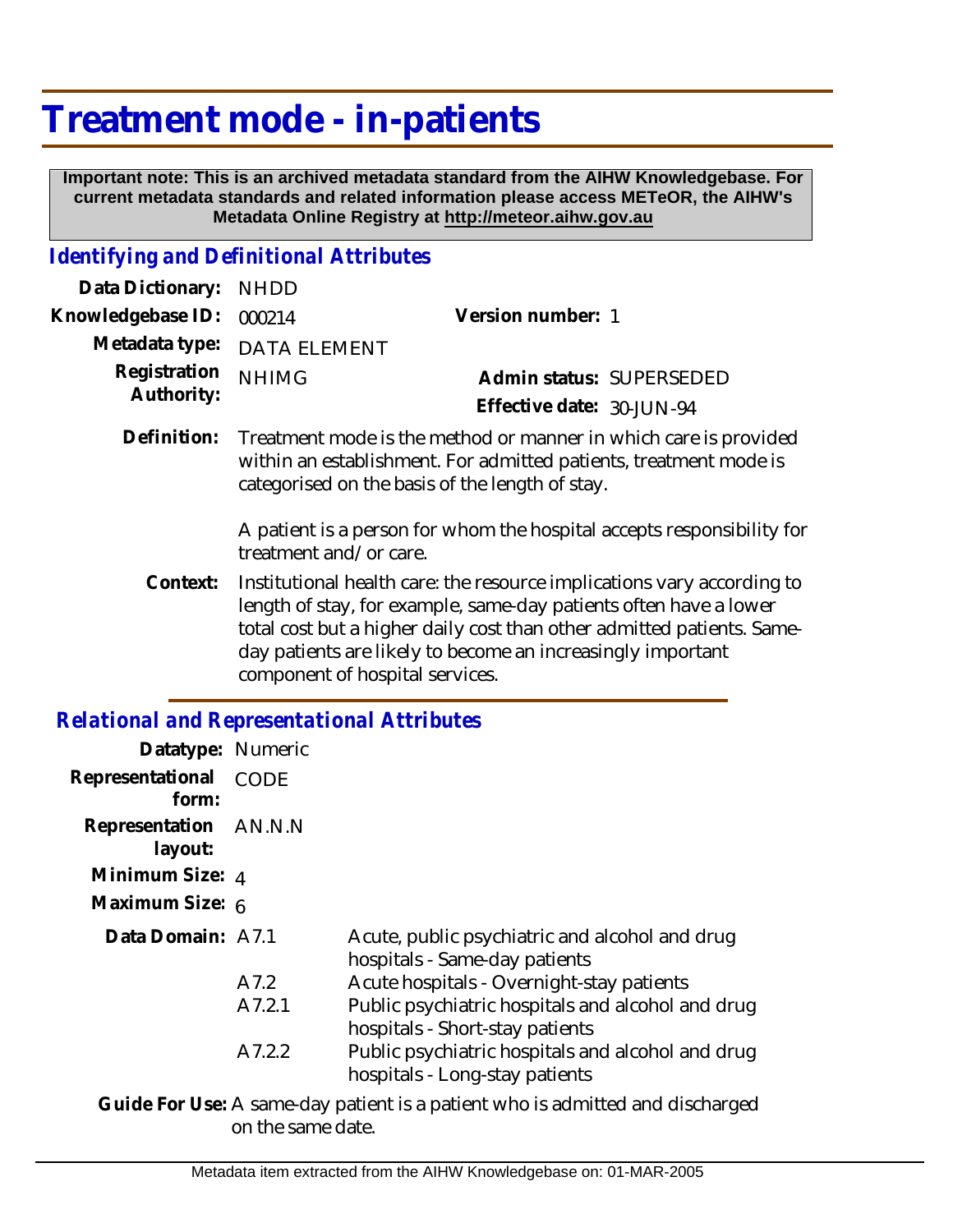An in-patient is a patient who is admitted and stays a minimum of one night in the hospital.

Short-stay in-patients are in-patients who have a length of stay of 35 days or less.

Long-stay in-patients are in-patients who have a length of stay of over 35 days.

Related metadata: has been superseded by Treatment mode version 2

## *Administrative Attributes*

**Source Document:**

**Source Organisation:** National minimum data set working parties

Comments: The In-patient/Non-in-patient Working Party was responsible for the initial definitions of in-patient, non-in-patient and community/outreach patient/client. This working party adopted the approach that admission was largely a medical decision and, as a result, a more specific statistical definition than given above was not possible.

> There was disagreement on the definition of same-day in-patient. The In-patient/Non-in-patient Working Party recommended that same-day care be defined as care provided to all in-patients who are admitted and separated on the same day. The Morbidity Working Party, however, recommended that care should be classed as same-day where the intention was to provide care on a sameday basis. As deaths and transfers to other institutions, which result in separation on the day of admission, are unlikely to represent episodes of intended same-day care, the Morbidity Working Party recommended that these episodes be excluded from the same-day category. Each working party was informed of the other's recommendation.

As the definition of in-patient and non-in-patient categories was within the terms of reference of the In-patient/Non-in-patient Working Party, it was decided that same-day care be defined as care provided to all in-patients who are admitted and separated on the same day.

The Morbidity Working Party considered that the majority of care was short-stay in acute hospitals and there was little benefit in collecting the short and long-stay categories separately. For nursing homes, the majority of care is long-term. In psychiatric hospitals it is likely that significant amounts of both short and long-term care are provided. Hence it is reasonable that different establishment